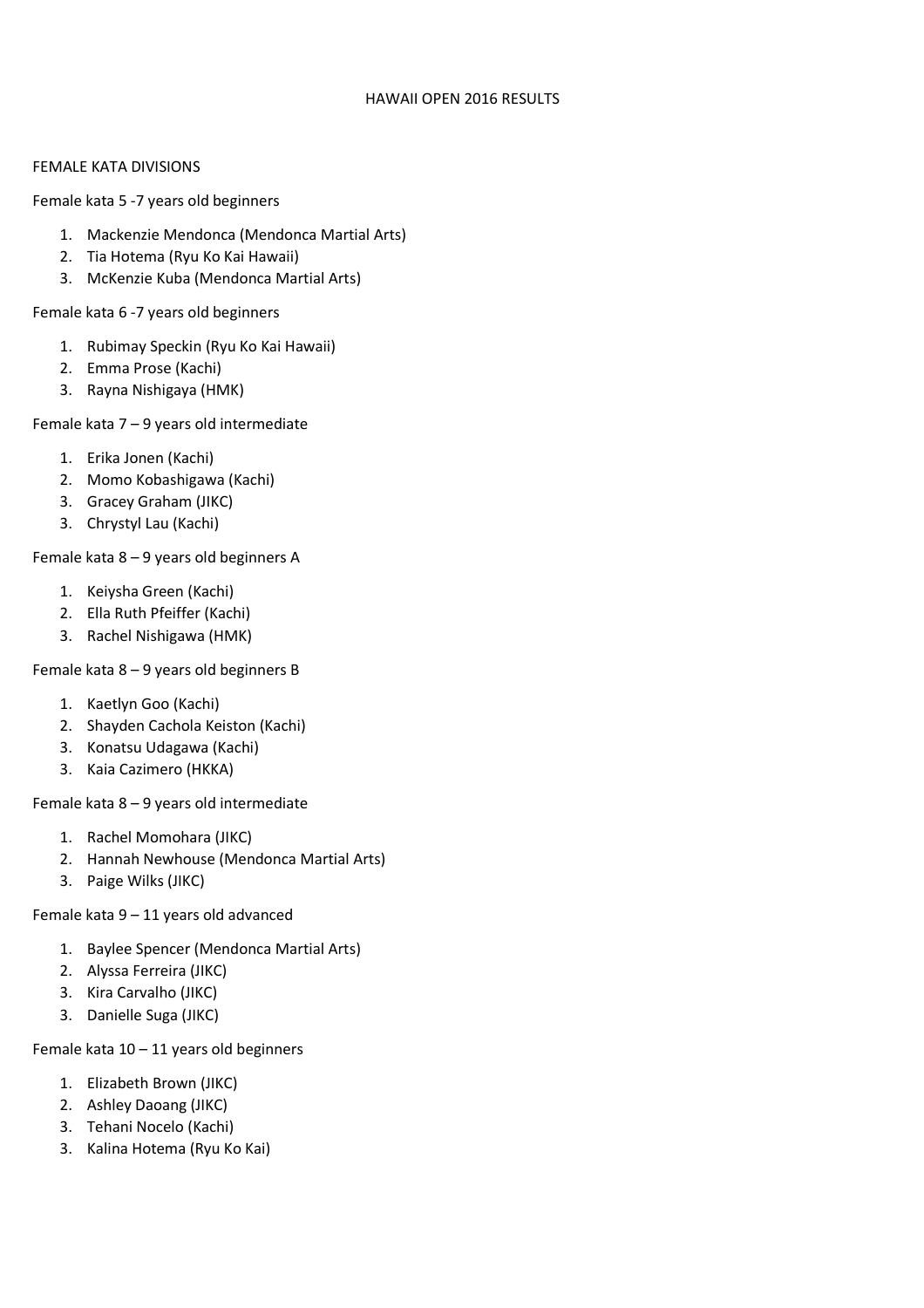Female kata 12 – 13 years old beginners

- 1. Elizabeth Brown (JIKC)
- 2. Alyssa Kainuma (JIKC)
- 3. Melissa Yamanaka (TKO)
- 3. Jacquelyn Reilly (JIKC)

Female kata 13 – 15 years old beginners/intermediate

- 1. Kailey Kitts (Del Saito's MA)
- 2. Kylah Lau (Kachi)
- 3. Hailey Kobayashi (Kachi)
- 3. Loralei McNally (Del Saito's MA)

Female kata 12 – 15 years old advanced

- 1. Joelle Inciong (Kachi)
- 2. Makana Higa (JIKC)
- 3. Krislyn Dote (Kachi)
- 3. Mikela Ancheta (Kachi)

Female kata 17 years old and above intermediate/advanced

- 1. Kelsay Kitts (Mendonca Martial Arts)
- 2. Jordan Burke (JIKC)
- 3. Kathryn Newhouse (Mendonca Martial Arts)
- 3. Michaela McKibbin (Kachi)

Female kata 35 years old and above beginners

- 1. Karen Uehara (Kachi)
- 2. Carla Kuba (HKKA)
- 3. Monique Gomes (HKKA)

### MALE KATA DIVISIONS

Male kata 5 and under beginners

- 1. Zeph Miyashiro (HKKA)
- 2. Lucas McCollum (Kachi)
- 3. Avery Keanini (Kachi)

Male kata 6 – 7 years old beginners A

- 1. Edward Loando (Kachi)
- 2. Brennan Tucay (Kachi)
- 3. Dylan Sakamoto (Kachi)
- 3. Paolo Dardon (Kachi)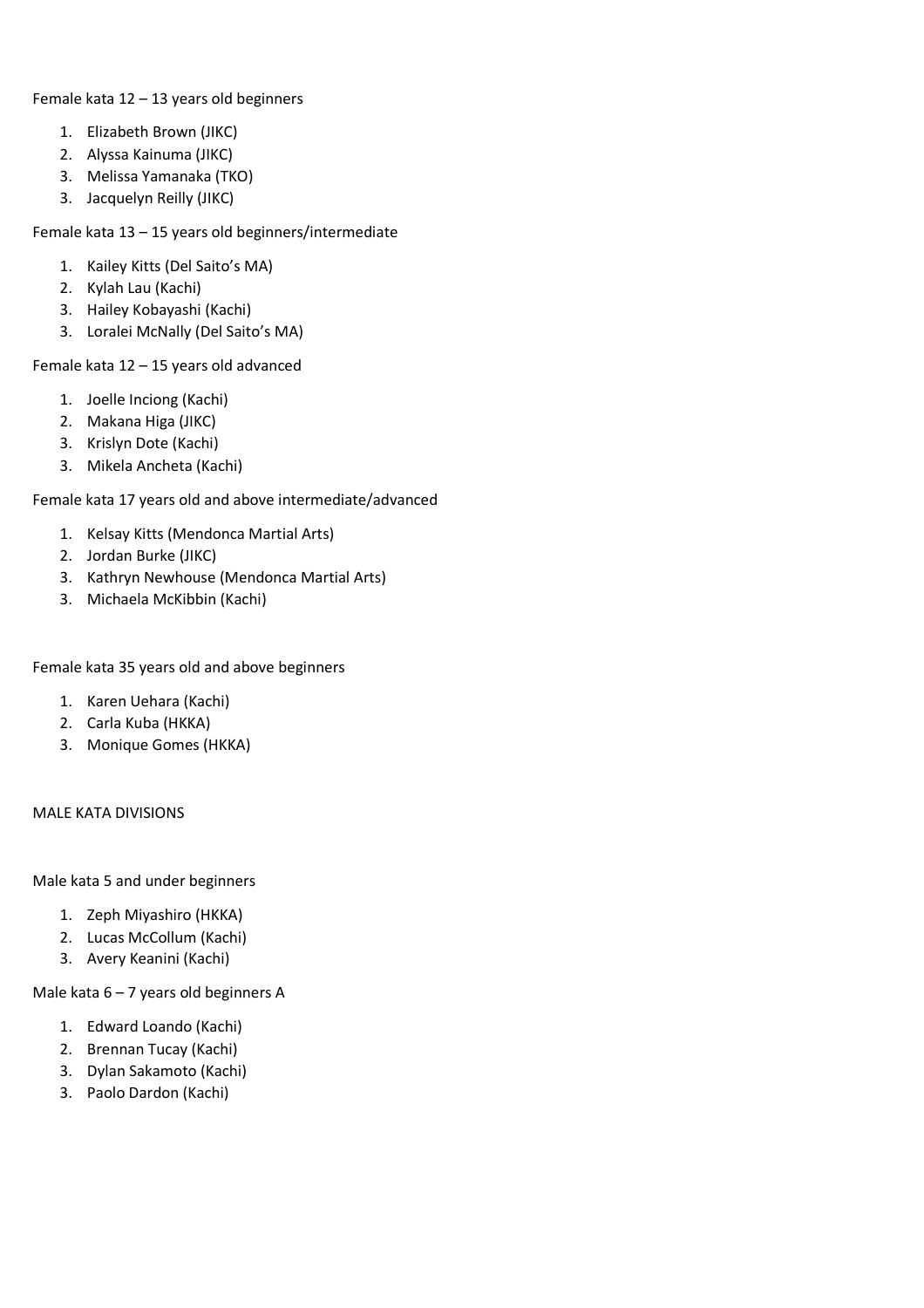Male kata 6 – 7 years old beginners C

- 1. Oscar Richardson (Ryu Ko Kai)
- 2. Kayden Lee (Kachi)
- 3. Gregory Givens (Kachi)

Male kata 6 – 7 years old beginners C

- 1. Shea Benedict (JIKC)
- 2. Ethan Swizdor (TKO)
- 3. Craig Mizokami (Kachi)
- 3. Logan Mendonca (Mendonca Martial Arts)

## Male kata 8 – 9 years old beginners A

- 1. Ivan Rodriguez (Gojukan)
- 2. Ivan Del Valle Jimenez (Ryu Ko Kai)
- 3. Ethan Nouchi (Kachi)
- 3. Koan Hotema (Ryu Ko Kai)

# Male kata 8 – 9 years old beginners B

- 1. Nathan Drazen (Kachi)
- 2. Robert Marvit (Kachi)
- 3. Mikey Melendez (Gojukan )
- 3. Reyn Nouchi (Kachi)

# Male kata 8 – 9 years old beginners C

- 1. Kekai Leong (Kachi)
- 2. Rene Ver (JIKC)
- 3. Nolan Au (JIKC)

# Male kata 8 – 9 years old intermediate

- 1. Koda Spencer (Mendonca Martial Arts)
- 2. Hunter Robello (JIKC)
- 3. Brett Murota (JIKC)
- 3. Dane Antoque (JIKC)

# Male kata 8 – 9 years old advanced

- 1. J.R. Domingo (JIKC)
- 2. Zavier Lemau (JIKC)
- 3. Kainoah Hunter (JIKC)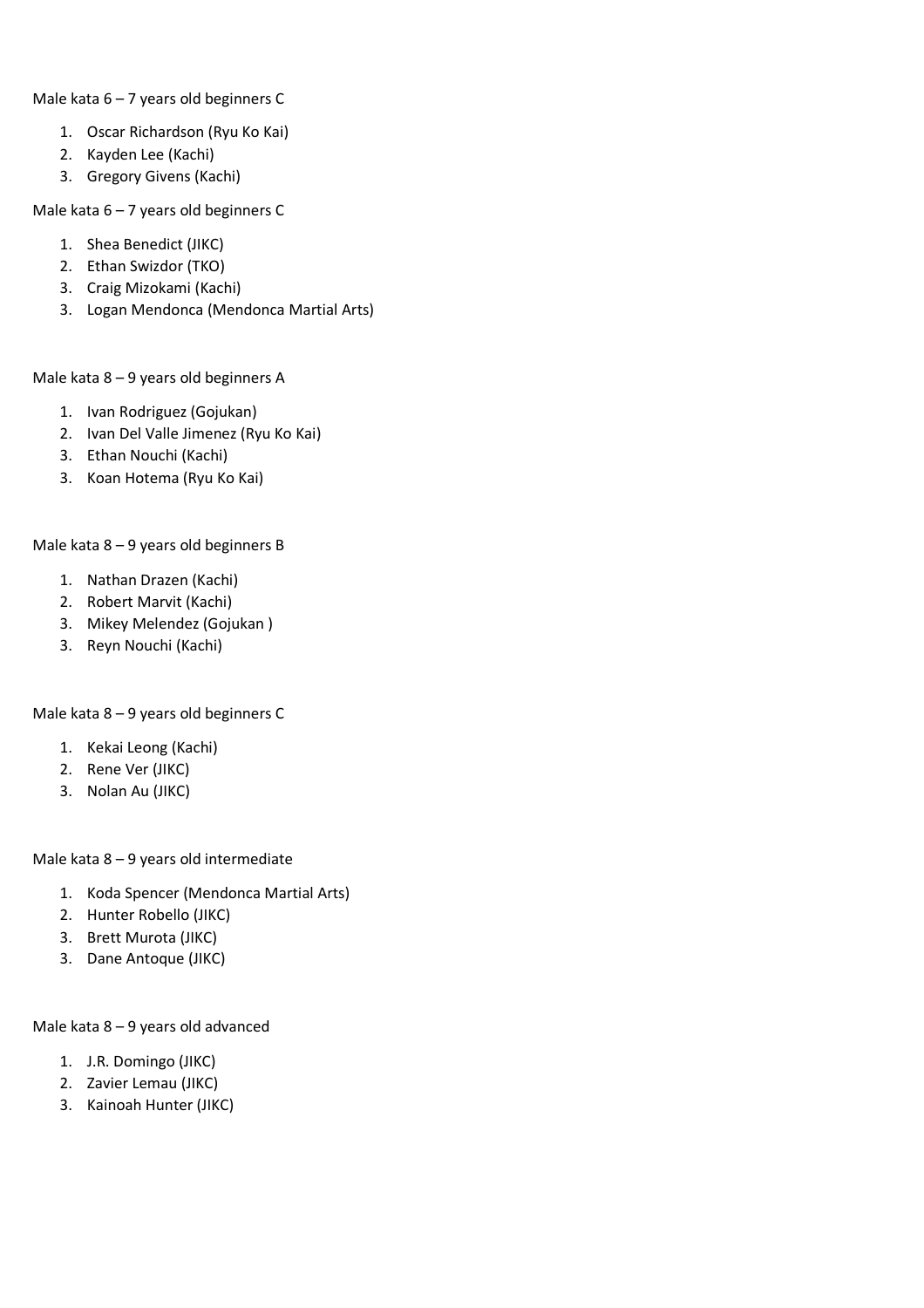Male kata 10 - 11 years old beginners A

- 1. Kenta Udagawa (Kachi)
- 2. Caleb Fisher (Gojukan)
- 3. Ian Nishigaya (HMK)

Male kata 10 - 11 years old beginners B

- 1. AJ Camcam Mattos (JIKC)
- 2. Kyle Goo (Kachi)
- 3. Michael Maya Del Pino (Gojukan)

### Male kata 10 - 11 years old advanced

- 1. Hayden Benedict (JIKC)
- 2. Zarian Kama (Kachi)
- 3. Cody Ferreira (JIKC)
- 3. Kayden Miyake (JIKC)

### Male kata 11 – 12 Beginners

- 1. Easton Izu (Kachi)
- 2. Patrick Zayas (Kachi)
- 3. Nolan Reddoh (Gojukan)
- 3. Isaac Rodriguez (Gojukan)

## Male kata 10 – 11 intermediate

- 1. Kiyoshi Kincaid (Kachi)
- 2. Les Takenaga (Kachi)
- 3. Yuto Satonosono (Kachi)
- 3. Micah Morinaka (Kachi)

### Male kata 12 – 13 intermediate

- 1. Pasha Philippov (Kachi)
- 2. Kekoa Albert (Kachi)
- 3. Clayton Grahan (JIKC)
- 3. Christian Tiglao (JIKC)

### Male kata 12 – 15 advanced

- 1. RJ Domingo (JIKC)
- 2. Andrew Minton (Kachi)
- 3. Jdan Higa (JIKC)
- 3. Andrew Gresham (Kachi)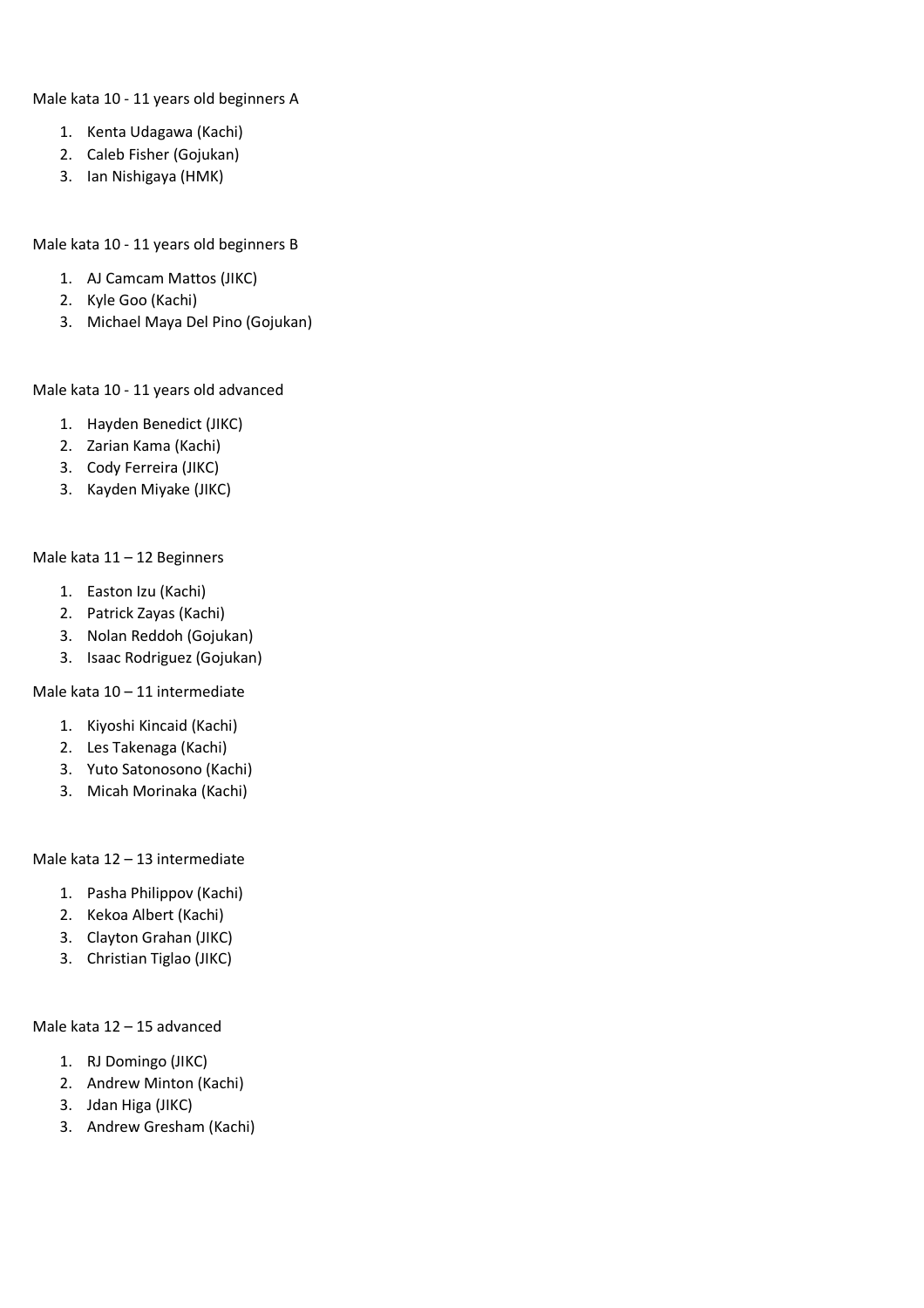### Male kata 16 – 17 advanced

- 1. Rey Chinen (Kachi)
- 2. Tyler Labonte (JIKC)
- 3. Zack Sclabassi (JIKC)

#### Male kata 18 and above color belts

- 1. Chad Kobashigawa (Kachi)
- 2. Will Jonen (Kachi)
- 3. Greg Louie (San Diego)

### Male kata WKF 16 and above

- 1. Rey Chinen (Kachi)
- 2. Tyler Labonte (JIKC)

## Male kata 35 and above intermediate/advanced

- 1. Todd Dunphey (JIKC)
- 2. Ted Sturdivant (Kachi)
- 3. Vinny Suga (JIKC)

### KUMITE DIVISIONS

Female kumite  $5 - 7$  years old beginners

- 1. Emma Prose (Kachi)
- 2. Mackenzie Mendonca (Mendonca Martial Arts)
- 3. McKenzie Kuba (Mendonca Martial Arts)

Female kumite 7 - 9 years old intermediate

- 1. Erika Jonen (Kachi)
- 2. Chrystyl Lau (Kachi)
- 3. Hannah Newhouse (Mendonca Martial Arts)

Female kumite 8 - 9 years old beginners

- 1. Promise Barber (Gojukan)
- 2. Keishya Green (Kachi)
- 3. Ella Ruth Pfeifer (Kachi)
- 3. Kaetlyn Goo (Kachi)
- 4. Kaia Kazimero (HKKA)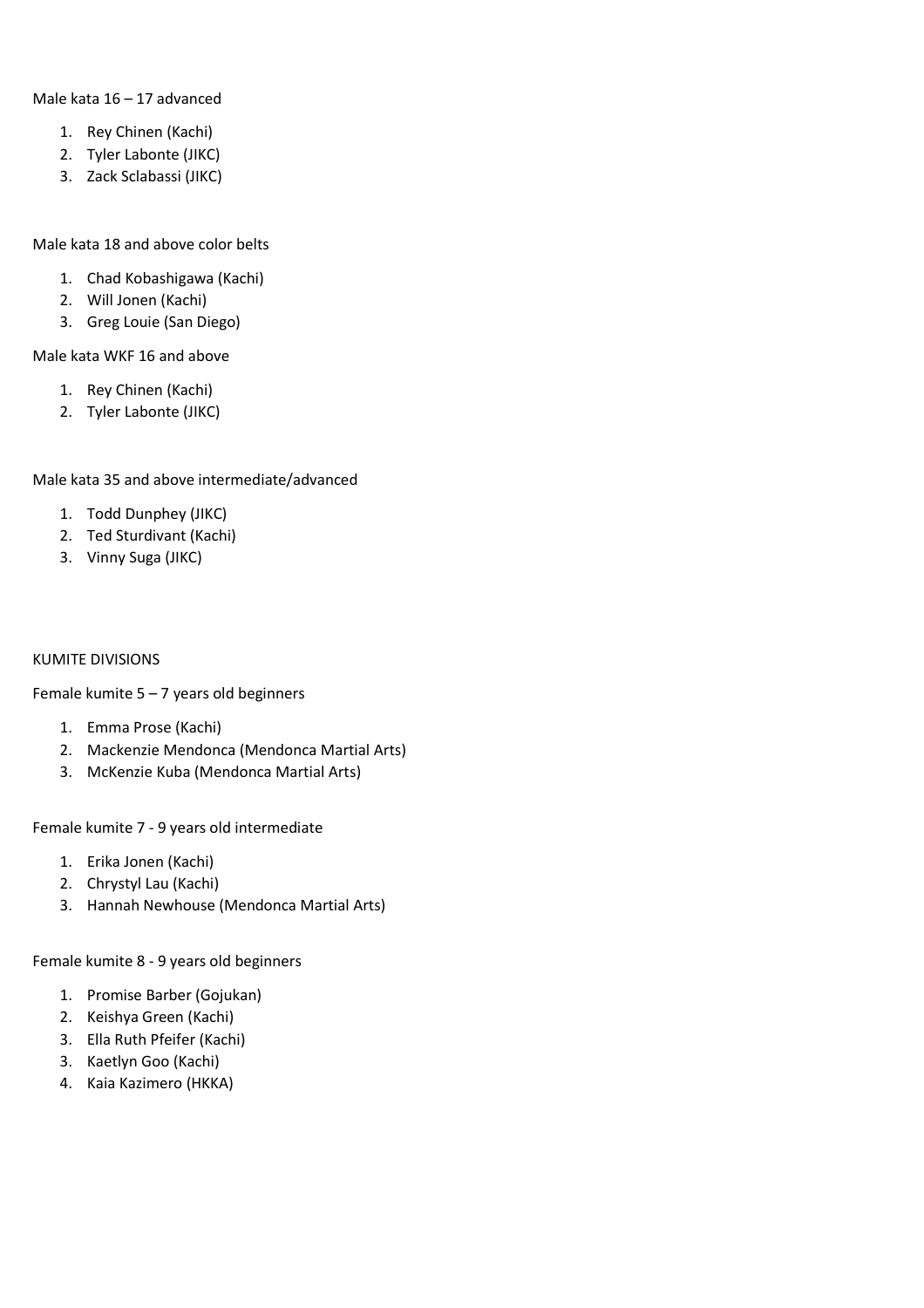Female kumite 9 - 11 years old advanced/intermediate

- 1. Baylee Spencer (Mendonca Martial Arts)
- 2. Alyssa Ferreira (JIKC)
- 3. Kaia Joseph (JIKC)
- 3. Danielle Suga (JIKC)

Female kumite 10 - 12 years old beginners A

- 1. Liberty Barber (Gojukan)
- 2. Jessica Takabayashi (Kachi)
- 3. Tehani Nocelo (Kachi)

Female kumite 10 - 12 years old beginners B

- 1. Jacquelyn Reily (JIKC)
- 2. Ashley Daoang (JIKC)
- 3. Elizabeth Brown (JIKC)

Female kumite 12 – 15 years old advanced

- 1. Joelle Inciong (Kachi)
- 2. Haley Labonte (JIKC)
- 3. Mikela Ancheta (Kachi)
- 3. Krislyn Dote (Kachi)

Female kumite 14 – 15 years old beginners/intermediate

- 1. Hayley Kobayashi (Kachi)
- 2. Kylah Lau (Kachi)
- 3. Loralei McNally (Del Saito's MA)
- 3. Kailey Kitts (Del Saito's MA)

Female kumite 17 – 35 years old intermediate/advanced

- 1. Michaela McKibbin (Kachi)
- 2. Kathryn Newhouse (Mendonca Martial Arts)
- 3. Kelsey Kitts (Del Saito's MA)

Female kumite 35 years old and above beginners

- 1. Monique Gomes (HKKA)
- 2. Carla Kuba (HKKA)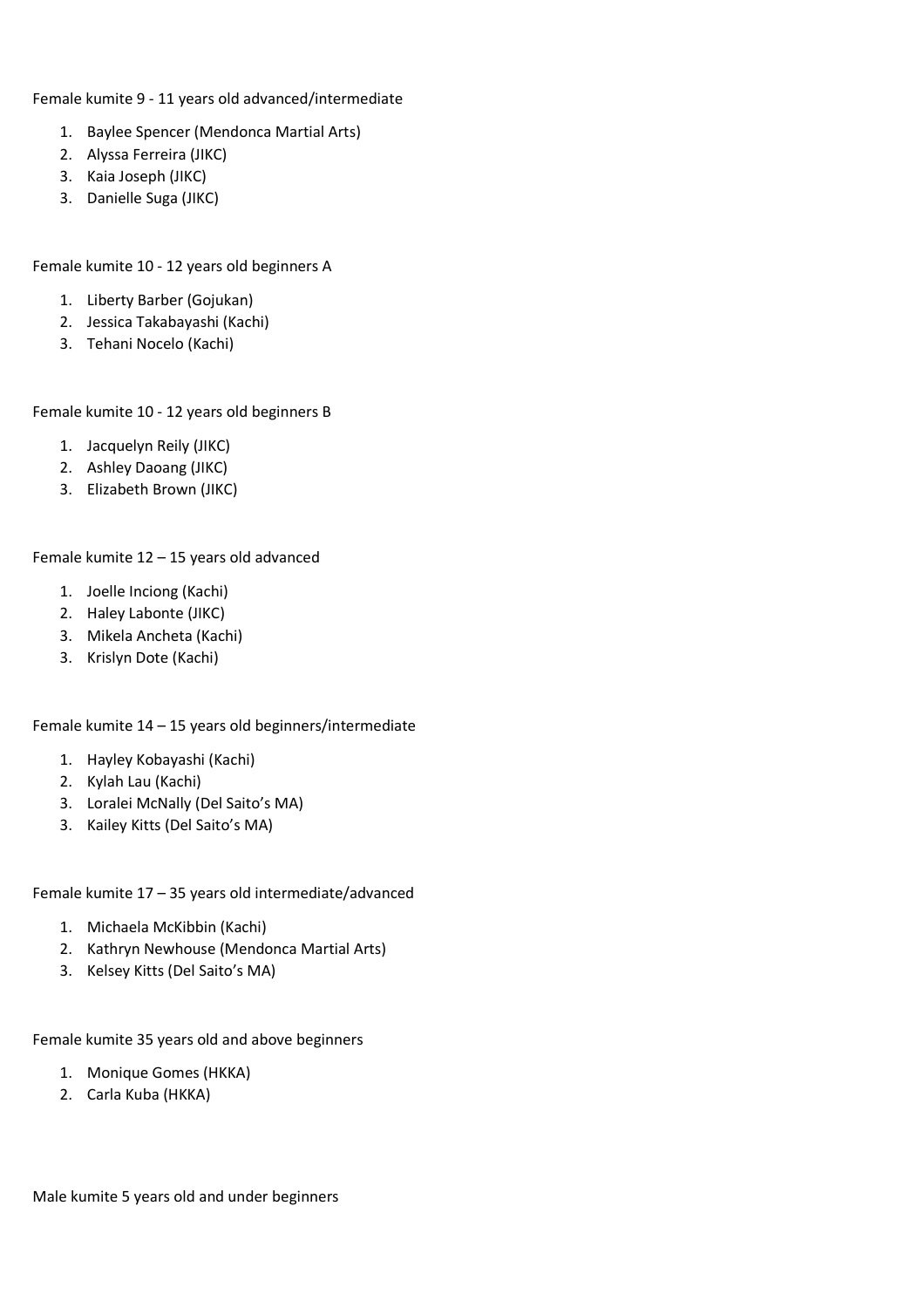- 1. Kai Luck (Kachi)
- 2. Lucas McCollum (Kachi)
- 3. Hugh McElrath (Kachi)

Male kumite 6 - 7 years old beginners A

- 1. Brennan Tucay (Kachi)
- 2. Avery Keanini (Kachi)
- 3. Gregory Givens (Kachi)
- 3. Zeph Miyashiro (HKKA)

Male kumite 6 - 7 years old beginners B

- 1. Logan Mendonca (Mendonca Martial Arts)
- 2. Shea Benedict (JIKC)
- 3. Dylan Sakamoto (Kachi)
- 3. Craig Mizokami (Kachi)

Male kumite 8 - 9 years old beginners A

- 1. Nathan Drazen (Kachi)
- 2. Reyn Nouchi (Kachi)
- 3. Ivan Rodriguez (Gojukan)
- 3. Caleb Ikei (Kachi)

Male kumite 8 - 9 years old beginners B

- 1. Mikey Melendez (Gojukan)
- 2. Ethan Nouchi (Kachi)
- 3. Robert Marvit (Kachi)
- 3. Ivan Del Valle Jimenez (Gojukan)

Male kumite 8 - 9 years old intermediate

- 1. Kekai Leong (Kachi)
- 2. Koda Spencer (Mendonca Martial Arts)
- 3. Dane Antoque (JIKC)
- 3. Rene Ver (JIKC)

Male kumite 8 - 9 years old advanced

- 1. J.R. Domingo (JIKC)
- 2. Zavier Lemau (JIKC)
- 3. Kainoah Hunter (JIKC)
- 3. Hunter Robello (JIKC)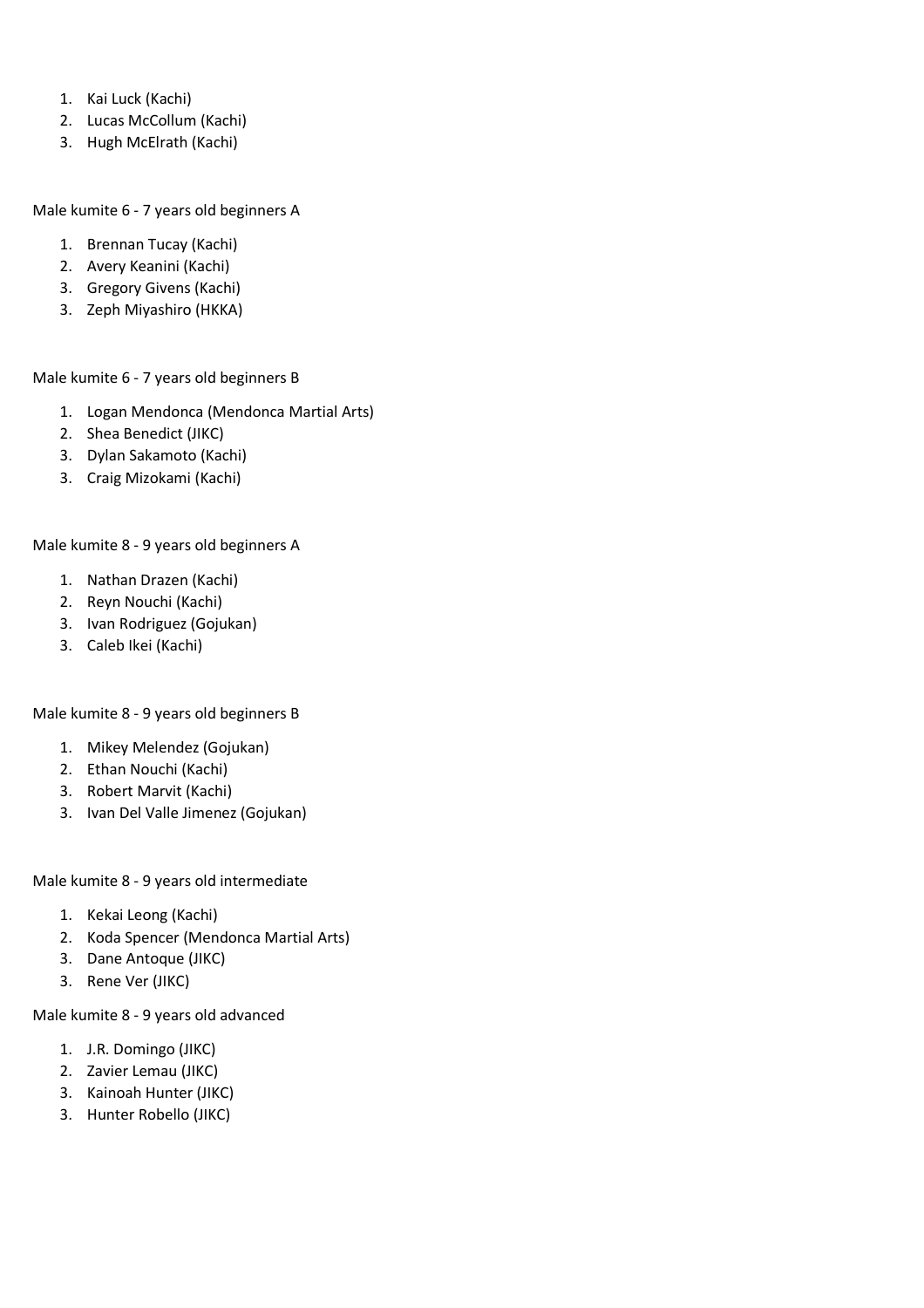Male kumite 10 - 11 years old beginners

- 1. Nolan Reddoch (Gojukan)
- 2. Caleb Fisher (Gojukan)
- 3. Michael Maya Del Pino (Gojukan)
- 3. Kyle Goo (Kachi)

Male kumite 10 - 11 years old intermediate

- 1. Ethan Kobayashi (Kachi)
- 2. Yuto Satonosono (Kachi)
- 3. Micah Morinaka (Kachi)
- 3. Brayden Banquill (Kachi)

Male kumite 10 – 12 years old advanced

- 1. Jadan Higa (JIKC)
- 2. Zarian Kama (Kachi)
- 3. Kiyoshi Kincaid (Kachi)
- 3. Hayden Benedict (JIKC)

Male kumite 11 – 13 years old intermediate

- 1. Kekoa Albert (Kachi)
- 2. Easton Izu (Kachi)
- 3. Pasha Philippov (Kachi)
- 3. Harry Broadbent (HKKA)

Male kumite 14 - 15 years old advanced

- 1. Addison Tsutsui (JIKC)
- 2. RJ Domingo (JIKC)
- 3. Andrew Gresham (Kachi)
- 3. Andrew Minton (Kachi)

Male kumite 16 – 17 years old advanced

- 1. Zack Sclabassi (JIKC)
- 2. Rey Chinen (Kachi)
- 3. Kurt Nakamoto (Gojukan)

Male kumite 18 years old and above color belts

- 1. Will Jonen (Kachi)
- 2. Chad Kobashigawa (Kachi)
- 3. Greg Louie (San Diego)